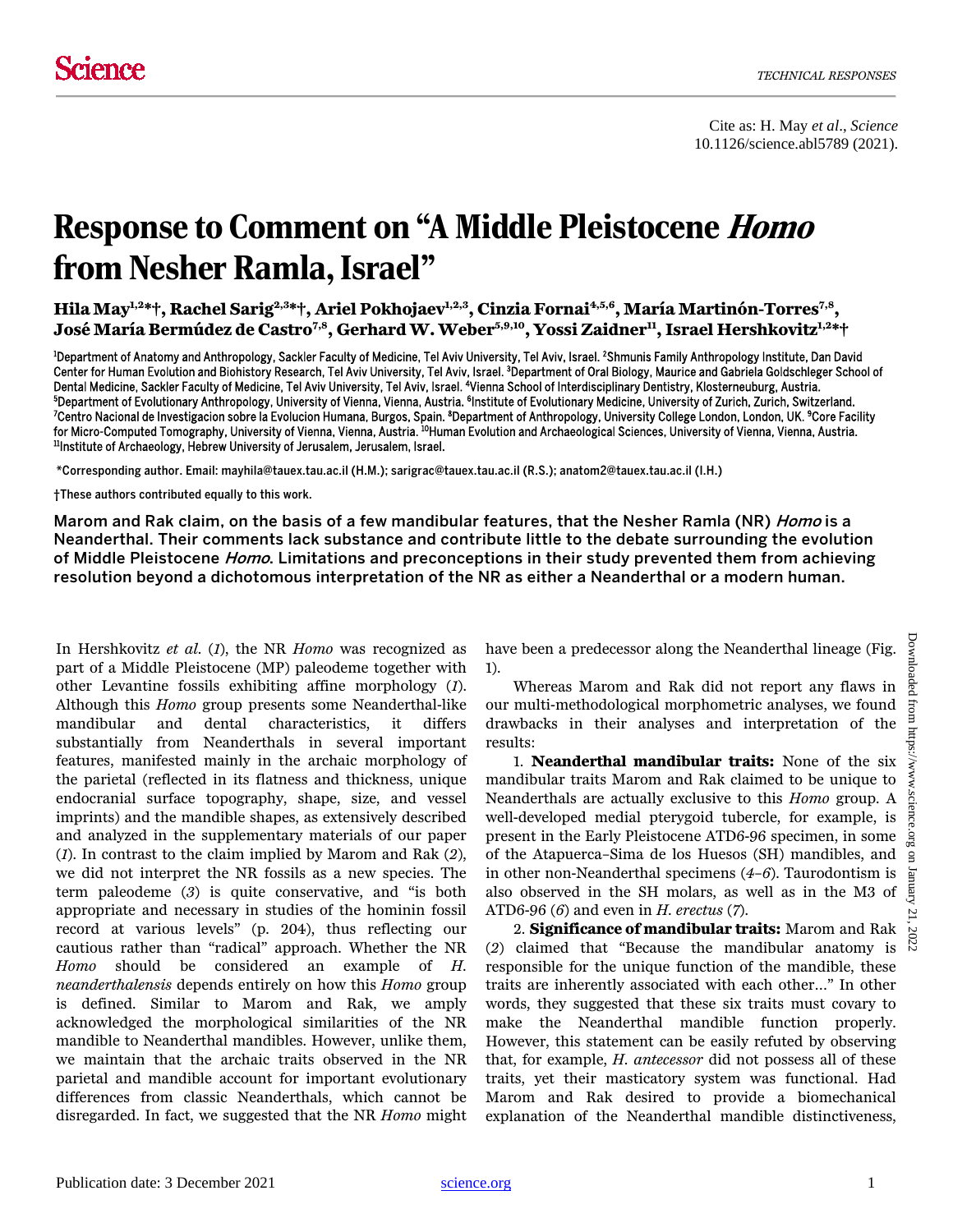they should have carried out a 3D shape analysis of the mandibles (i.e., geometric morphometric analysis) rather than linear measurements, as 3D shape better represents the loads applied to the mandible (*8*).

3. **Number of traits used:** Unlike Marom and Rak, who used six traits of the mandible to support their argument, we analyzed 47 traits with known discriminant power (*9*, *10*) to compare NR to other fossils (*1*).

4. **The retromolar space:** In our paper, we reported that the "NR-2 possesses a retromolar space. This feature is a dominant characteristic of the Neanderthal mandible." Yet we specified that the morphology of the retromolar space differs from that of classic Neanderthals: "The area behind the third molar is short and slightly inclined (the primitive condition), whereas in Neanderthals it is large and horizontal" [supplement of (*1*), p. 14]. This further observation of the retromolar space presentation (Fig. 2) was not considered by Marom and Rak.

5. **The morphology of the lower second molar:** Marom and Rak discussed the presence of taurodontism, but they ignored other morphological traits that would have led them to recognize the similarities between NR and Qesem Cave and Atapuerca SH teeth. The rationale behind the authors' choice to address selected characteristics while ignoring the comparison to the pre-Neanderthal populations remains unclear to us.

6. **The parietal:** Our interpretation of the NR *Homo* as a distinct paleodeme relied on detailed analyses of the parietals (10 text pages  $+ 9$  figures  $+ 2$  tables in the supplement alone) that unequivocally possessed an archaic morphology. There is no mention of the parietals in the comments made by Marom and Rak.

7. **Comparative sample:** Marom and Rak compared the NR mandible to a sample that, following their own taxonomic attribution of the specimens, consisted only of Neanderthals and *H. sapiens*. This approach necessarily forced their classification of the NR remains into a binary choice between *H. sapiens* or *H. neanderthalensis.* Worse than that, by grouping seven Atapuerca specimens into their Neanderthal sample (expressing their a priori assumption that SH are *H. neanderthalensis*), they created a circular reasoning that gives no choice but to classify NR as a Neanderthal.

8. **Use of estimated measurements and reconstructed anatomical structures:** Because the NR mandible is incomplete (Fig. 2A), Marom and Rak had to make several assumptions regarding the morphology, size, and position of some missing anatomical structures to obtain their measurements. As most of their "Neanderthal" mandibles lack anatomical regions of interest, we assume that similar assumptions were made for other specimens as well. We believe that the use of such tentative measurements requires caution. In particular, the authors described the NR condyle and the crest leading to it as Neanderthal-like. However, as shown in Fig. 2B, the condyle and its neck are missing in the NR mandible. Moreover, even if their free depiction of the NR condyle was correct, the morphology they described is not exclusive to Neanderthals; it can also be found in MP fossils. Their assessment of the retromolar size (Fig. 2C) is another example of their speculative approach, as the third molar is broken and its size was not correctly evaluated (Fig. 2C). Furthermore, the reconstruction of the occlusal plane is impossible given that the only incisor present is broken (or heavily eroded) but was nonetheless reported by Marom and Rak (Fig. 2A).

9. **Would Marom and Rak's reconstructions change our results?** To test this possibility, we carried out an analysis based on 3D landmark configurations of all mandibles, where we estimated the position of the condyle and coronoid of the NR mandible using four alternative reconstructions: the mean positions in African MP, European MP, SH, and Neanderthals. The principal components analysis clearly showed that regardless of the reconstruction used, the NR mandible always plotted within the SH range of distribution, rather than within the Neanderthal or other *Homo* clusters (Fig. 2D).

10. **Chronology:** To understate the importance of the NR *Homo* chronology, Marom and Rak wrote: "Only recently was the Tabun skeleton assigned to the younger layer B, a date change that fit the prevailing consensus that the Neanderthal's presence in the Middle East began much later, at 40 to 50 ka." This comment lacks basis because nowhere in our paper did we state that Tabun 1 is 40,000 to 50,000 years old; on the contrary, we stressed that it is much older [see supplement of (*1*)].

An exact taxonomic attribution of the NR fossils, if ever possible, was beyond the scope of our *Science* contribution (*1*), which instead examined these Levantine findings in a broader perspective and discussed their role in the MP human peopling of Europe and Asia (Fig. 1). Interestingly, even the SH *Homo*, which is clearly related to Neanderthals and was proven to be genetically close to them, has not been classified as Neanderthal (*11*).

Marom and Rak's comments support our major premise that NR is morphologically and thus phylogenetically related to the Neanderthals. As shown, however, we found flaws in the attribution of their comparative specimens as well as in the form and content of their methods. Marom and Rak's assessment of the NR fossils is limited by the exclusion of the parietals, which is pivotal for recognizing NR as a distinct paleodeme. Moreover, they interpreted their results in a conservative way without taking into account the wealth of data available and especially the complexity of human history. The comprehensive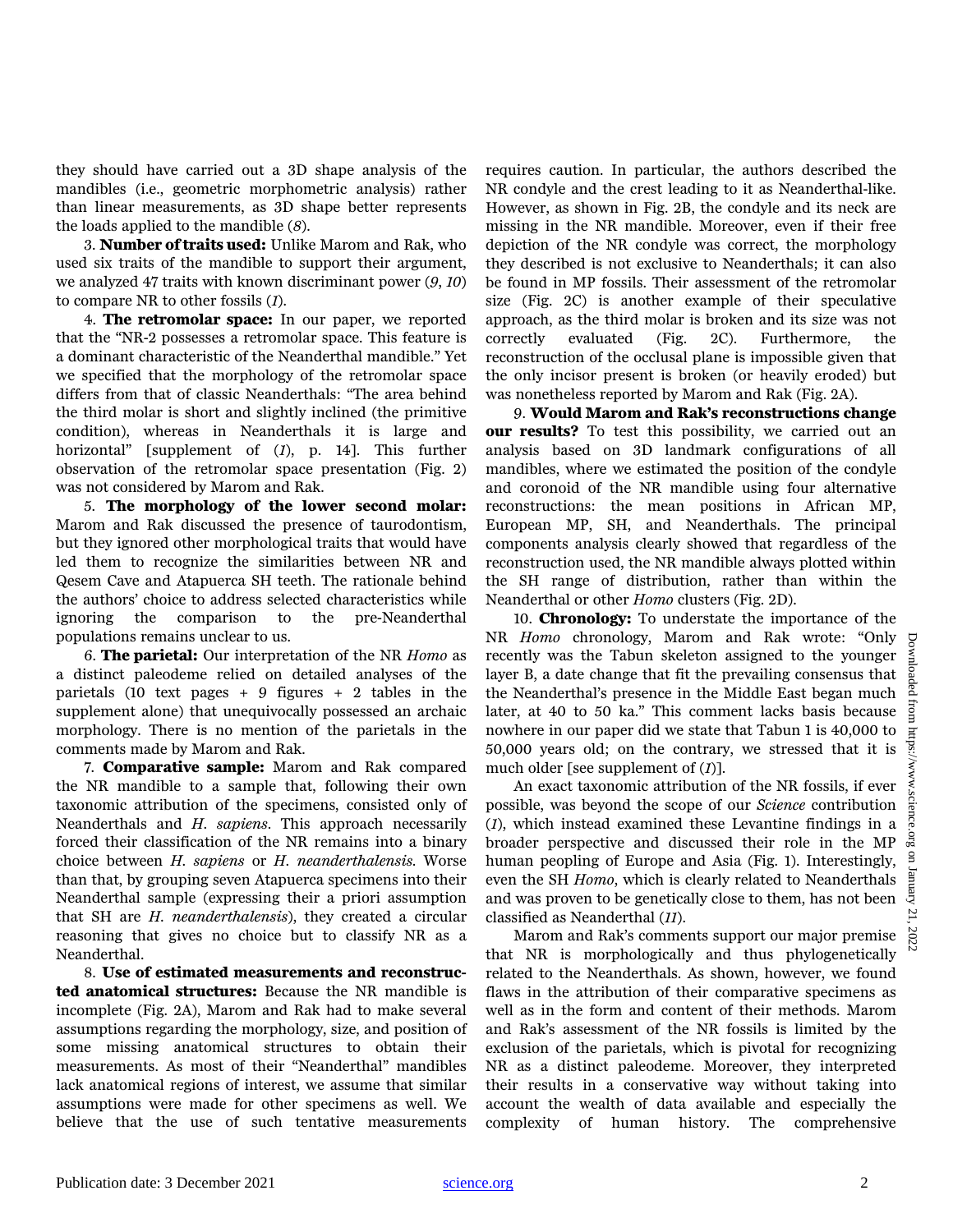supplements attached to the main text (57 pages of evidence) should have been more carefully considered before formulating a critique of this kind. We analyzed the NR fossils comparatively, using descriptive and quantitative analyses of all aspects of the preserved structures to acquire the most thorough and accurate morphological and morphometric evaluation of the NR remains. Despite that, we are aware that the interpretation of the fossil evidence and the reconstruction of human evolution are challenging tasks. Therefore, we remain open-minded and welcome informed scientific debates on the NR paleodeme.

## **REFERENCES**

- 1. I. Hershkovitz, H. May, R. Sarig, A. Pokhojaev, D. Grimaud-Hervé, E. Bruner, C. Fornai, R. Quam, J. L. Arsuaga, V. A. Krenn, M. Martinón-Torres, J. M. Bermúdez de Castro, L. Martín-Francés, V. Slon, L. Albessard-Ball, A. Vialet, T. Schüler, G. Manzi, A. Profico, F. Di Vincenzo, G. W. Weber, Y. Zaidner, A Middle Pleistocene *Homo* from Nesher Ramla, Israel. *Science* 372, 1424–1428 (2021). [doi:10.1126/science.abh3169](http://dx.doi.org/10.1126/science.abh3169)
- 2. A. Marom, Y. Rak, Comment on "A Middle Pleistocene *Homo* from Nesher Ramla, Israel". *Science* 374, eabl4336 (2021).
- 3. F. C. Howell, Paleo-demes, species clades, and extinctions in the Pleistocene hominin record. *J. Anthropol. Res.* 55, 191–243 (1999). [doi:10.1086/jar.55.2.3631209](http://dx.doi.org/10.1086/jar.55.2.3631209)
- 4. J. M. Bermúdez de Castro, R. Quam, M. Martinón-Torres, I. Martínez, A. Gracia-Téllez, J. L. Arsuaga, E. Carbonell, The medial pterygoid tubercle in the Atapuerca Early and Middle Pleistocene mandibles: Evolutionary implications. *Am. J. Phys. Anthropol.* 156, 102–109 (2015)[. doi:10.1002/ajpa.22631](http://dx.doi.org/10.1002/ajpa.22631) [Medline](http://www.ncbi.nlm.nih.gov/entrez/query.fcgi?cmd=Retrieve&db=PubMed&list_uids=25279839&dopt=Abstract)
- 5. E. Carbonell, J. M. Bermúdez de Castro, J. L. Arsuaga, E. Allue, M. Bastir, A. Benito, I. Cáceres, T. Canals, J. C. Díez, J. van der Made, M. Mosquera, A. Ollé, A. Pérez-González, J. Rodríguez, X. P. Rodríguez, A. Rosas, J. Rosell, R. Sala, J. Vallverdú, J. M. Vergés, An Early Pleistocene hominin mandible from Atapuerca-TD6, Spain. *Proc. Natl. Acad. Sci. U.S.A.* 102, 5674–5678 (2005). [doi:10.1073/pnas.0501841102](http://dx.doi.org/10.1073/pnas.0501841102) [Medline](http://www.ncbi.nlm.nih.gov/entrez/query.fcgi?cmd=Retrieve&db=PubMed&list_uids=15824320&dopt=Abstract)
- 6. M. Martinón-Torres, J. M. Bermúdez de Castro, M. Martínez de Pinillos, M. Modesto-Mata, S. Xing, L. Martín-Francés, C. García-Campos, X. Wu, W. Liu, New permanent teeth from Gran Dolina-TD6 (Sierra de Atapuerca). The bearing of *Homo antecessor* on the evolutionary scenario of Early and Middle Pleistocene Europe. *J. Hum. Evol.* 127, 93–117 (2019)[. doi:10.1016/j.jhevol.2018.12.001](http://dx.doi.org/10.1016/j.jhevol.2018.12.001) **[Medline](http://www.ncbi.nlm.nih.gov/entrez/query.fcgi?cmd=Retrieve&db=PubMed&list_uids=30777361&dopt=Abstract)**
- 7. S. Xing, M. Martinón-Torres, J. M. Bermúdez de Castro, The fossil teeth of the Peking Man. *Sci. Rep.* 8, 2066 (2018)[. doi:10.1038/s41598-018-20432-y](http://dx.doi.org/10.1038/s41598-018-20432-y) [Medline](http://www.ncbi.nlm.nih.gov/entrez/query.fcgi?cmd=Retrieve&db=PubMed&list_uids=29391445&dopt=Abstract)
- 8. T. Sella-Tunis, A. Pokhojaev, R. Sarig, P. O'Higgins, H. May, Human mandibular shape is associated with masticatory muscle force. *Sci. Rep.* 8, 6042 (2018). [doi:10.1038/s41598-018-24293-3](http://dx.doi.org/10.1038/s41598-018-24293-3) [Medline](http://www.ncbi.nlm.nih.gov/entrez/query.fcgi?cmd=Retrieve&db=PubMed&list_uids=29662127&dopt=Abstract)
- 9. A. Vialet, M. Modesto-Mata, M. Martinón-Torres, M. Martínez de Pinillos, J. M. Bermúdez de Castro, A reassessment of the Montmaurin-La Niche mandible (Haute Garonne, France) in the context of European Pleistocene human evolution. *PLOS ONE* 13, e0189714 (2018)[. doi:10.1371/journal.pone.0189714](http://dx.doi.org/10.1371/journal.pone.0189714) [Medline](http://www.ncbi.nlm.nih.gov/entrez/query.fcgi?cmd=Retrieve&db=PubMed&list_uids=29337994&dopt=Abstract)
- 10. A. Mounier, F. Marchal, S. Condemi, Is *Homo heidelbergensis* a distinct species? New insight on the Mauer mandible. *J. Hum. Evol.* 56, 219–246 (2009). [doi:10.1016/j.jhevol.2008.12.006](http://dx.doi.org/10.1016/j.jhevol.2008.12.006) [Medline](http://www.ncbi.nlm.nih.gov/entrez/query.fcgi?cmd=Retrieve&db=PubMed&list_uids=19249816&dopt=Abstract)
- 11. M. Meyer, J.-L. Arsuaga, C. de Filippo, S. Nagel, A. Aximu-Petri, B. Nickel, I. Martínez, A. Gracia, J. M. Bermúdez de Castro, E. Carbonell, B. Viola, J. Kelso, K. Prüfer, S. Pääbo, Nuclear DNA sequences from the Middle Pleistocene Sima de los Huesos hominins. *Nature* 531, 504–507 (2016)[. doi:10.1038/nature17405](http://dx.doi.org/10.1038/nature17405) **[Medline](http://www.ncbi.nlm.nih.gov/entrez/query.fcgi?cmd=Retrieve&db=PubMed&list_uids=26976447&dopt=Abstract)**
- 12. I. Hershkovitz, G. W. Weber, R. Quam, M. Duval, R. Grün, L. Kinsley, A. Ayalon, M. Bar-Matthews, H. Valladas, N. Mercier, J. L. Arsuaga, M. Martinón-Torres, J. M. Bermúdez de Castro, C. Fornai, L. Martín-Francés, R. Sarig, H. May, V. A. Krenn, V. Slon, L. Rodríguez, R. García, C. Lorenzo, J. M. Carretero, A. Frumkin, R. Shahack-Gross, D. E. Bar-Yosef Mayer, Y. Cui, X. Wu, N. Peled, I. Groman-Yaroslavski, L. Weissbrod, R. Yeshurun, A. Tsatskin, Y. Zaidner, M. Weinstein-Evron, The earliest modern humans outside Africa. *Science* 359, 456–459 (2018)[. doi:10.1126/science.aap8369](http://dx.doi.org/10.1126/science.aap8369) [Medline](http://www.ncbi.nlm.nih.gov/entrez/query.fcgi?cmd=Retrieve&db=PubMed&list_uids=29371468&dopt=Abstract)
- 13. I. Hershkovitz, O. Marder, A. Ayalon, M. Bar-Matthews, G. Yasur, E. Boaretto, V. Caracuta, B. Alex, A. Frumkin, M. Goder-Goldberger, P. Gunz, R. L. Holloway, B. Latimer, R. Lavi, A. Matthews, V. Slon, D. B.-Y. Mayer, F. Berna, G. Bar-Oz, R. Yeshurun, H. May, M. G. Hans, G. W. Weber, O. Barzilai, Levantine cranium from Manot Cave (Israel) foreshadows the first European modern humans. *Nature* 520, 216–219 (2015)[. doi:10.1038/nature14134](http://dx.doi.org/10.1038/nature14134) [Medline](http://www.ncbi.nlm.nih.gov/entrez/query.fcgi?cmd=Retrieve&db=PubMed&list_uids=25629628&dopt=Abstract)
- 14. I. Hershkovitz, G. W. Weber, C. Fornai, A. Gopher, R. Barkai, V. Slon, R. Quam, Y. Gabet, R. Sarig, New Middle Pleistocene dental remains from Qesem Cave (Israel). *Quat. Int.* 398, 148–158 (2016)[. doi:10.1016/j.quaint.2015.08.059](http://dx.doi.org/10.1016/j.quaint.2015.08.059)
- 15. J. M. Bermúdez de Castro, M. Martinón-Torres, M. Martínez de Pinillos, C. García-Campos, M. Modesto-Mata, L. Martín-Francés, J. L. Arsuaga, Metric and morphological comparison between the Arago (France) and Atapuerca-Sima de los Huesos (Spain) dental samples, and the origin of Neanderthals. *Quat. Sci. Rev.* 217, 45–61 (2018)[. doi:10.1016/j.quascirev.2018.04.003](http://dx.doi.org/10.1016/j.quascirev.2018.04.003)

## ACKNOWLEDGMENTS

Funding: Supported by grants from the Dan David Foundation, the Shmunis Family Anthropology Institute, the Leakey Foundation, the Care Archaeological Foundation, the Israel Science Foundation (1936/18, 1773/15), and the Swiss National Science Foundation (31003A\_156299/176319). C.F. was supported by Swiss National Science Foundation grant 31003A\_176319. Author contributions: H.M., R.S., A.P., C.F., M.M.-T., J.M.B., G.W.W., Y.Z., and I.H. developed the concept of the reply, thoroughly discussed the comment, and wrote the manuscript. H.M., R.S., A.P., and I.H. produced the evolutionary chart. H.M. carried out the 3D shape analysis. M.M.-T. and J.M.B. provided data on their fossils. A.P. prepared the figures. Competing interests: The authors declare no competing interests. Data and materials availability: Raw data related to the new fossils are available upon request. Formal applications should follow the regulations listed a[t https://en](https://en-med.tau.ac.il/dan_david_center)[med.tau.ac.il/dan\\_david\\_center.](https://en-med.tau.ac.il/dan_david_center)

4 August 2021; accepted 3 November 2021 Published online 3 December 2021 10.1126/science.abl5789

Publication date: 3 December 2021 [science.org](http://www.science.org/) 3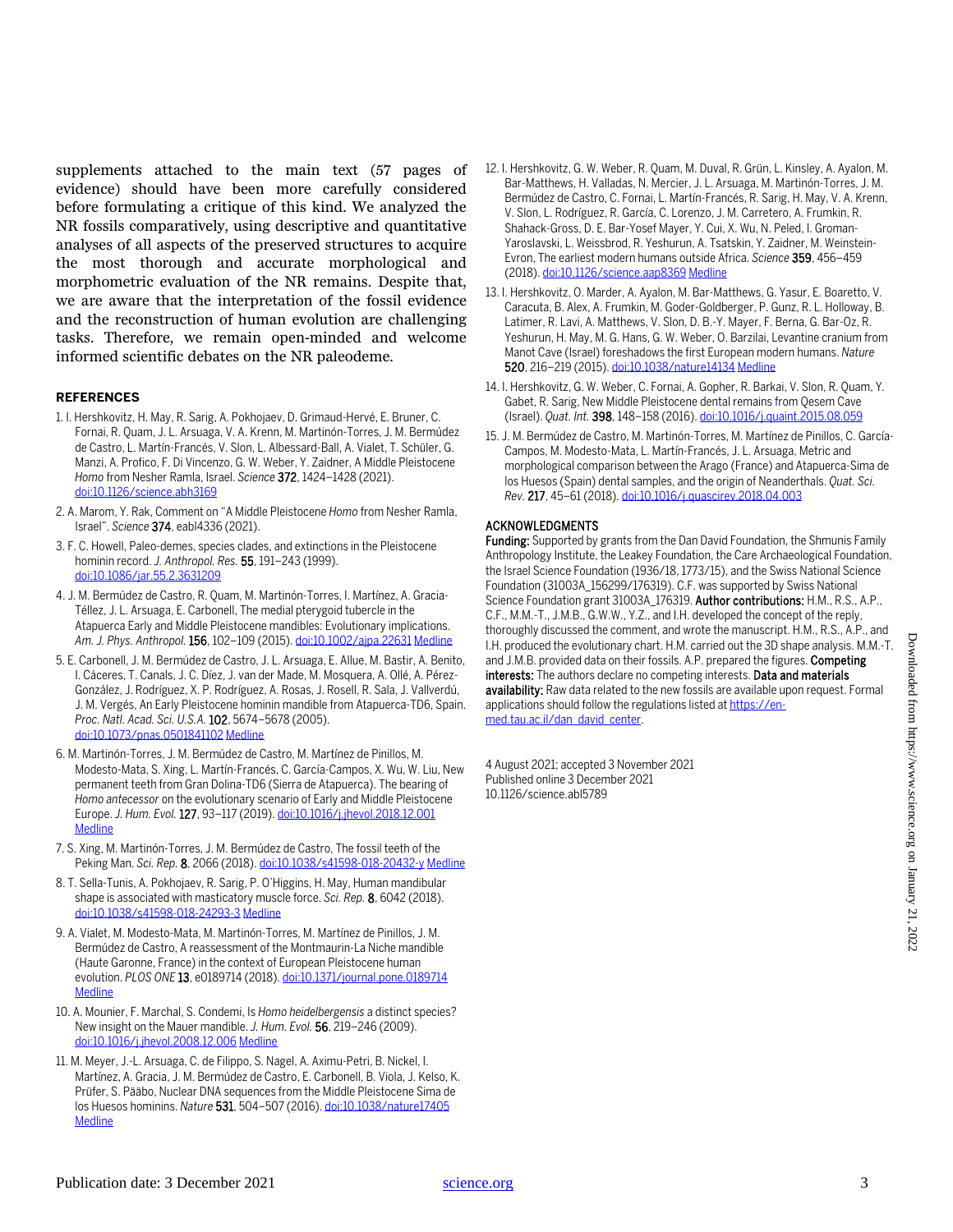

Fig. 1. The various Levantine Late Middle/Late Pleistocene Homo groups and their likely intra- and inter- $\frac{1}{2}$ relationships. This chart is based on the current and previous studies (*1*, *12*–*15*). The NR *Homo* group (red box) dominated the region throughout the Late Middle Pleistocene, migrated from the Levant to Eurasia to establish sister  $\frac{8}{6}$ populations, and later interbred with *H. sapiens* that reached the Levant ~200,000 years ago. The chart emphasizes the dynamics of Middle/Late Pleistocene populations and the key role that Levantine populations played in human history. Color gradient indicates local evolution of *Homo* groups: red, NR; blue, *H. sapiens*; purple, hybrids between NR *Homo* group and *H. sapiens*; green, Eurasia MP and Neanderthal/Neanderthal-like populations. Solid arrows, migration; dashed arrows, introgression; kya, thousands of years ago.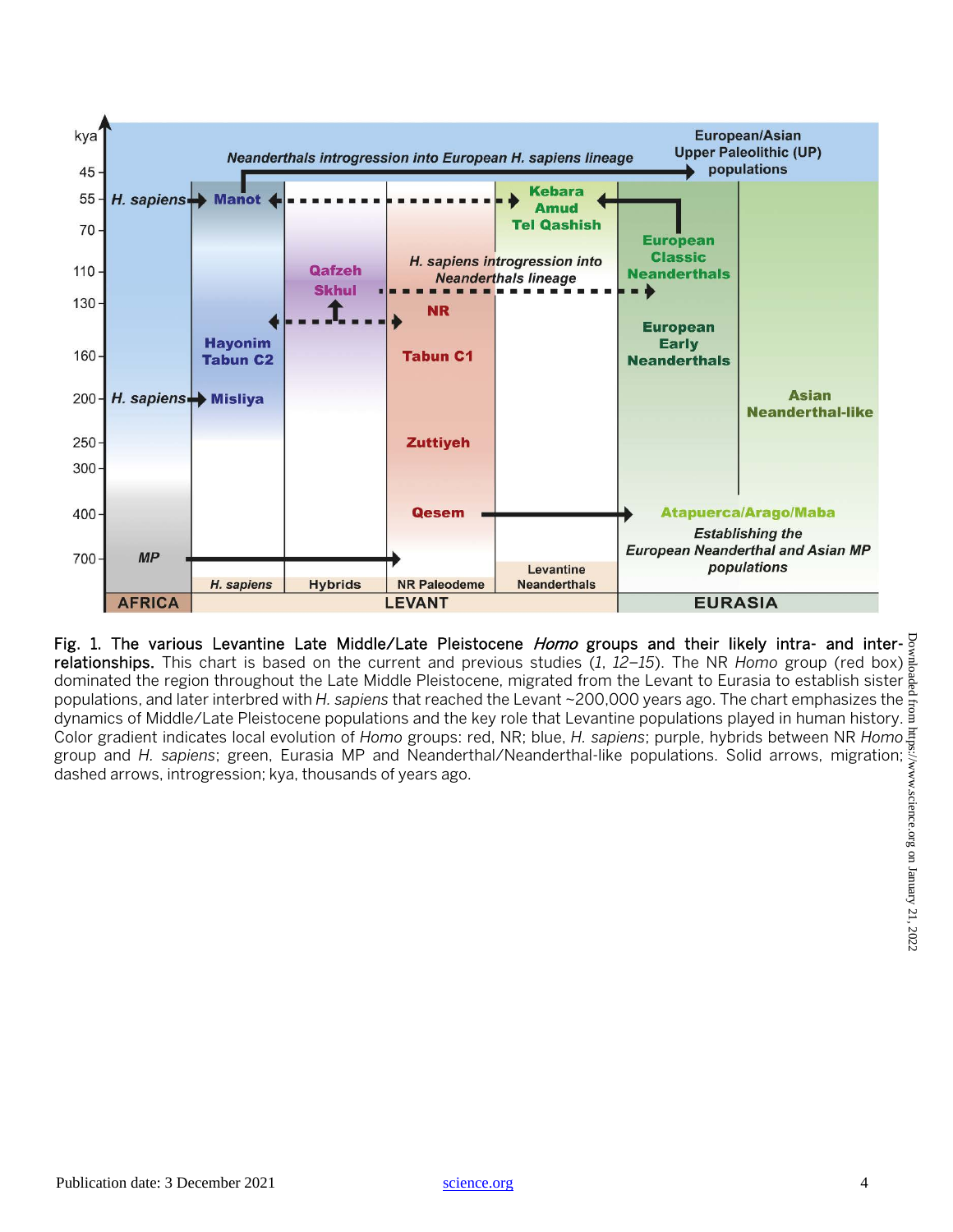

Fig. 2. Different views of the reconstructed NR mandible. (A) Posterior view showing eroded incisor. (B) Posteromedial view showing that the condyle is missing. (C) Anterolateral view of the molar region showing an inclined retromolar space and a missing  $M_3$ . (D) Principal components analysis plot in space shape for the mandibles. Analysis was carried out on specimens presenting intact condyle and coronoid (excluding NR). The shape of each mandible was represented by 15 landmarks. The position of the condyle and coronoid in the NR mandible was reconstructed using the mean position in each of the following archaic *Homo* groups: African MP (NR-2\_AfrMP), European MP (NR-2\_EuMP), Atapuerca SH (NR-2\_SH), and Neanderthals (NR-2\_NEA). The various *Homo* groups are separated along the PC1 and PC2 axes. Regardless of the reconstruction of the position of the coronoid and condyle, all NR reconstructions (squares) are plotted within the shape variation of the SH sample and outside the shape variation of other *Homo* groups. Brown, African MP; light green, European MP; blue, Atapuerca SH; green, Neanderthals; gray, recent *H. sapiens*.